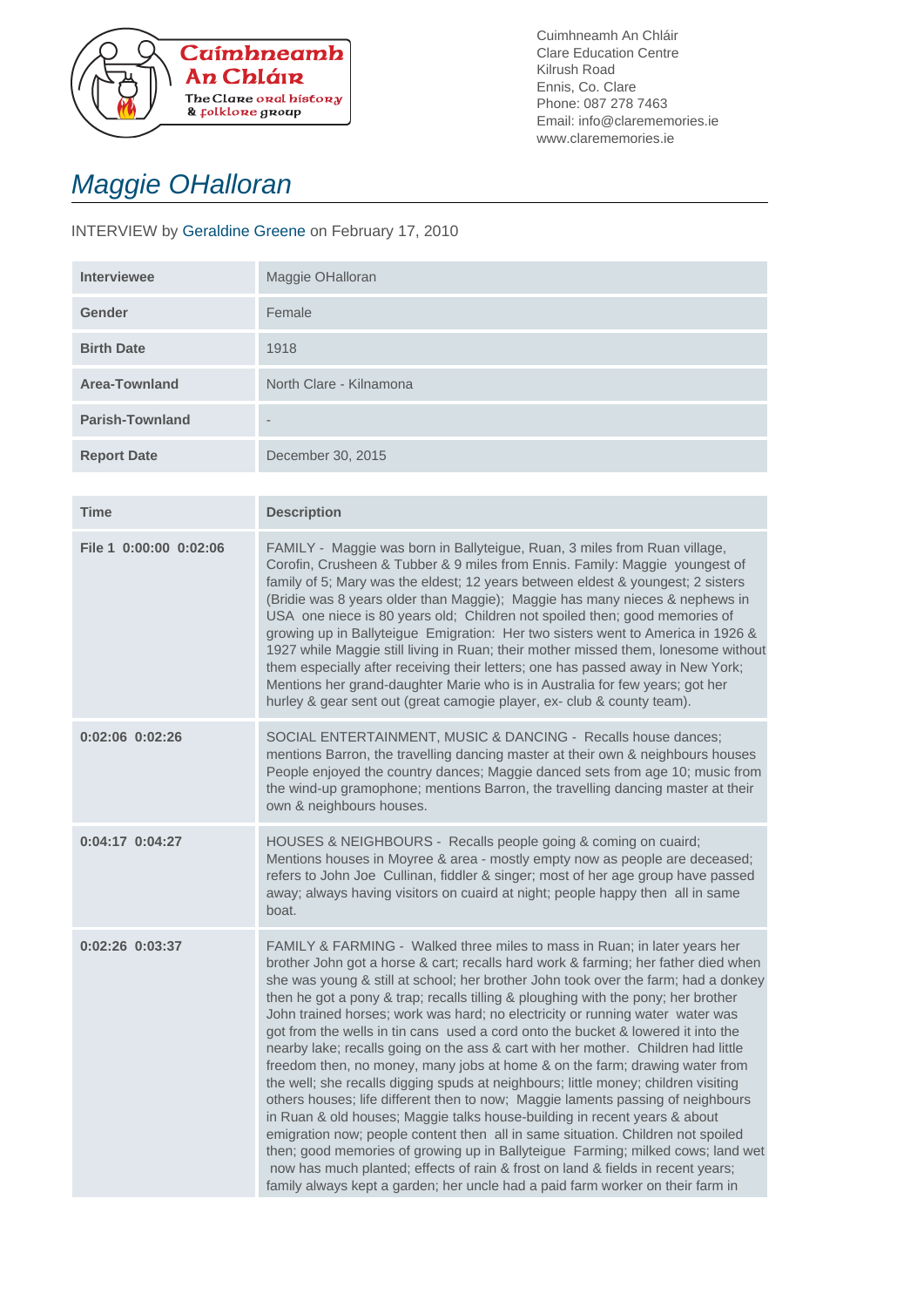|                        | Kilnamona.                                                                                                                                                                                                                                                                                                                                                                                                                                                                                                                                                                                                                                                                                                                                                                                                                                                                                                                                                                                                                                                                                                                                                                                                                                      |
|------------------------|-------------------------------------------------------------------------------------------------------------------------------------------------------------------------------------------------------------------------------------------------------------------------------------------------------------------------------------------------------------------------------------------------------------------------------------------------------------------------------------------------------------------------------------------------------------------------------------------------------------------------------------------------------------------------------------------------------------------------------------------------------------------------------------------------------------------------------------------------------------------------------------------------------------------------------------------------------------------------------------------------------------------------------------------------------------------------------------------------------------------------------------------------------------------------------------------------------------------------------------------------|
| 0:03:37 0:04:17        | SCHOOL DAYS - School days in Moyree, Ruan (now closed); she & family often<br>walked barefoot to school; recalls Confirmation practices & taking the shortcut to<br>Ruan; Recalls teachers residence was added to the school; recalls Miss<br>Fitzgibbon, Miss Louise Burke & Miss ODea, Kilfenora; has mixed feeling re:<br>school days; liked reading, Irish & history; 1 classroom; pupils/families brought<br>the fire; no light paraffin lamp on the walls; recalls teachers & their families;<br>needlework & knitting; Maggie preferred sewing to knitting; recalls the Inspector<br>coming; no sport at school; some hurling at Ruan. She left school at 16; too far to<br>go to secondary school in Ennis; some neighbours cycled to Ennis or boarded<br>there; most finished at national school as they couldnt afford boarding; subjects<br>she liked & disliked; teachers often did summer Irish courses.                                                                                                                                                                                                                                                                                                                           |
| 0:10:00 0:14:03        | MOVING TO KILNAMONA/MARRIAGE/SIBLINGS - Moving to Kilnamona at age<br>18 to her aunts & uncles house & farm milking cows & cooking; she disliked it<br>at first it was different to life in Ruan; tells of her aunts and uncles in in<br>Kilnamona & Ruan; her aunt died followed by her uncle died in 1947 at age 87;<br>she met her husband at Kilnamona when he was home on holidays; marriage was<br>not a match; got married to Michael (Micho) in 1941 at age 23 & settled into life at<br>Kilnamona; she was last of the females in her family to wed; her brother John<br>married after Maggie; her husbands brother was killed in the Second World War<br>in 1941 in Egypt at age 23; information about her husbands siblings; Maggie<br>recalls cycling & visiting her relatives at Inagh; Moved from old house to present<br>house 1961.                                                                                                                                                                                                                                                                                                                                                                                             |
| $0:10:00$ $0:14:03$    | Recalls cycling from Inagh to the holy well in Miltown & home to Ruan for the<br>house stations                                                                                                                                                                                                                                                                                                                                                                                                                                                                                                                                                                                                                                                                                                                                                                                                                                                                                                                                                                                                                                                                                                                                                 |
| $0:14:03$ $0:19:00$    | Returning home to Ruan after moving to Kilnamona; she often stayed there until<br>she had children; her brother alone after his wife died; her mother eventually<br>moved to Maggies in Kilnamona; her mother died at age 87 in 1960.                                                                                                                                                                                                                                                                                                                                                                                                                                                                                                                                                                                                                                                                                                                                                                                                                                                                                                                                                                                                           |
| $0:21:36 - 0:22:00$    | SPORT & GAMES - Games played hurling at Ruan; Maggie has always<br>enjoyed going to hurling games; many of her grandchildren & great grandchildren<br>are players & many have been on local club, schools and county teams; talks<br>about her grandsons & hurling.                                                                                                                                                                                                                                                                                                                                                                                                                                                                                                                                                                                                                                                                                                                                                                                                                                                                                                                                                                             |
| $0:23:40$ $0:24:48$    | TRANSPORT - She didnt learn to drive though her brother encouraged her to;<br>recalls going to Ennis on the ass & cart with her mother; her brother John (12<br>years between them) had a donkey then he got a pony & trap.                                                                                                                                                                                                                                                                                                                                                                                                                                                                                                                                                                                                                                                                                                                                                                                                                                                                                                                                                                                                                     |
| $0:24:18$ $0:27:27$    | FAMILY - Maggie names her children; her children born in hospital in Ennis &<br>baptized straight away; talks about her husbands father being blind but not able<br>to see his grandson; 2 daughters in America; her husband died in 1975; her sisters<br>died in America in 1970 & 1973; Maggie has 26 grandchildren & 20 great<br>grandchildren; family coming to Clare for occasions weddings & her 80th & 90th<br>birthday celebrations; her dog.                                                                                                                                                                                                                                                                                                                                                                                                                                                                                                                                                                                                                                                                                                                                                                                           |
| 0:27:27 0:32:15        | LIFE NOW - Weather now & weather in past; recalls bad rain in 1951; good<br>health; lots of visitors; has home help now; attend Mass & goes many places;<br>attends & enjoys the Day Care Centre in Kilmaley (previously went to<br>Ennistymon); Maggie occasionally goes to pubs Changes & comparing life now to<br>past & many changes; house-building in recent years; Maggie occasionally goes<br>to pubs & music; women now V in past; parents didnt let them out in past times;<br>life better generally; Geraldine refers to the 1949 video re: life in Kilnamona which<br>Maggie has seen her daughter married to youngest of family of 16 (brother of<br>film maker who lived in USA); talks about names now V in past Maggie has<br>travelled to USA to family members 9 times, first time in 1967; Health now; rarely<br>in hospital for illness; her children born in hospital in Ennis & baptized straight<br>away; she didnt learn to drive though her brother encouraged her to; her life in<br>present days & activities; keeps contact with family visits, by phone but she<br>doesnt write as much now. her husbands brother was killed in the Second<br>World War in 1941 in Egypt at age 23 killed in a transport accident. |
| File 2 0:00:00 0:01:04 | Going to the well; field name; hard work; no desire to return days of hard work with<br>no electricity; though people were happy & content -all in same boat; farming                                                                                                                                                                                                                                                                                                                                                                                                                                                                                                                                                                                                                                                                                                                                                                                                                                                                                                                                                                                                                                                                           |